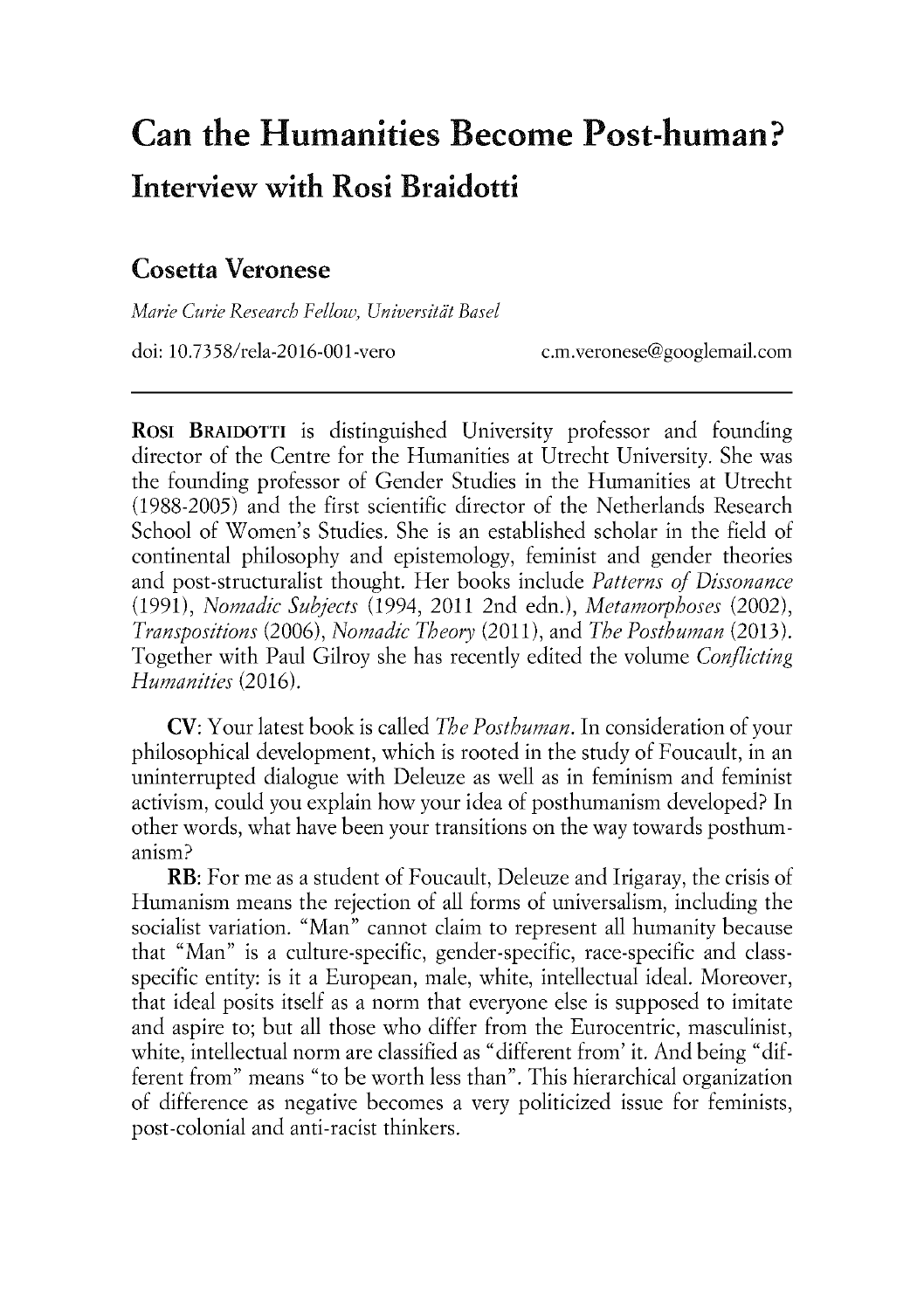In fact, if you think about **it,** the structural others of the humanistic subject re-emerge with a vengeance in postmodernity (Braidotti 2002). It is a historical fact that the great emancipatory movements of postmodernity are driven and fuelled **by** the resurgent "others": the women's rights movement; the anti-racism and de-colonization movements; the anti-nuclear and pro-environment movements are the voices of the structural "others" of modernity. They inevitably mark the crisis of the former humanist "centre" or dominant subject-position and are not merely anti-humanist, but move beyond **it** to an altogether novel project. These social and political movements are simultaneously the symptom of the crisis of the subject, and for conservatives even its "cause", and also the expression of positive, pro-active alternatives. In the language of my nomadic theory (Braidotti *201 1a;* 201 **1b),** they express both the crisis of the majority and the patterns of becoming of the minorities. The challenge for critical theory consists in being able to tell the difference between these different flows of mutation.

In other words, the posthumanist position **I** am defending builds on the anti-humanist legacy, more specifically on the epistemological and political foundations of the poststructuralist generation, and moves further. The alternative views about the human and the new formations of subjectivity that have emerged from the radical epistemologies of continental philosophy in the last thirty years do not merely oppose Humanism but create other visions of the self. Sexualized, racialized and naturalized differences, far from being the categorical boundary-keepers of the subject of Humanism, have evolved into fully-fledged alternative models of the human subject.

**CV:** Among the tenets of posthuman theory you mention "trans-disciplinarity". In what does **it** differ from the more traditional notion of "interdisciplinarity"? What are your suggestions for the new vocabulary that the humanities have to build in order to face the challenges of posthumanism?

**RB:** Posthuman critical theory needs to apply a new vision of subjectivity to both the practice and the public perception of the scientist, which is still caught in the classical and outmoded model of the humanistic "Man of reason" (Lloyd 1984) as the quintessential European citizen. We need to overcome this model and move towards an intensive form of interdisciplinarity, transversality, and boundary-crossings among a range of discourses. This trans-disciplinary approach affects the very structure of thought and enacts a rhizomatic embrace of conceptual diversity in scholarship. The posthuman method amounts to higher degrees of disciplinary hybridization and relies on intense de-familiarization of our habits of thought through encounters that shatter the flat repetition of the protocols of institutional reason.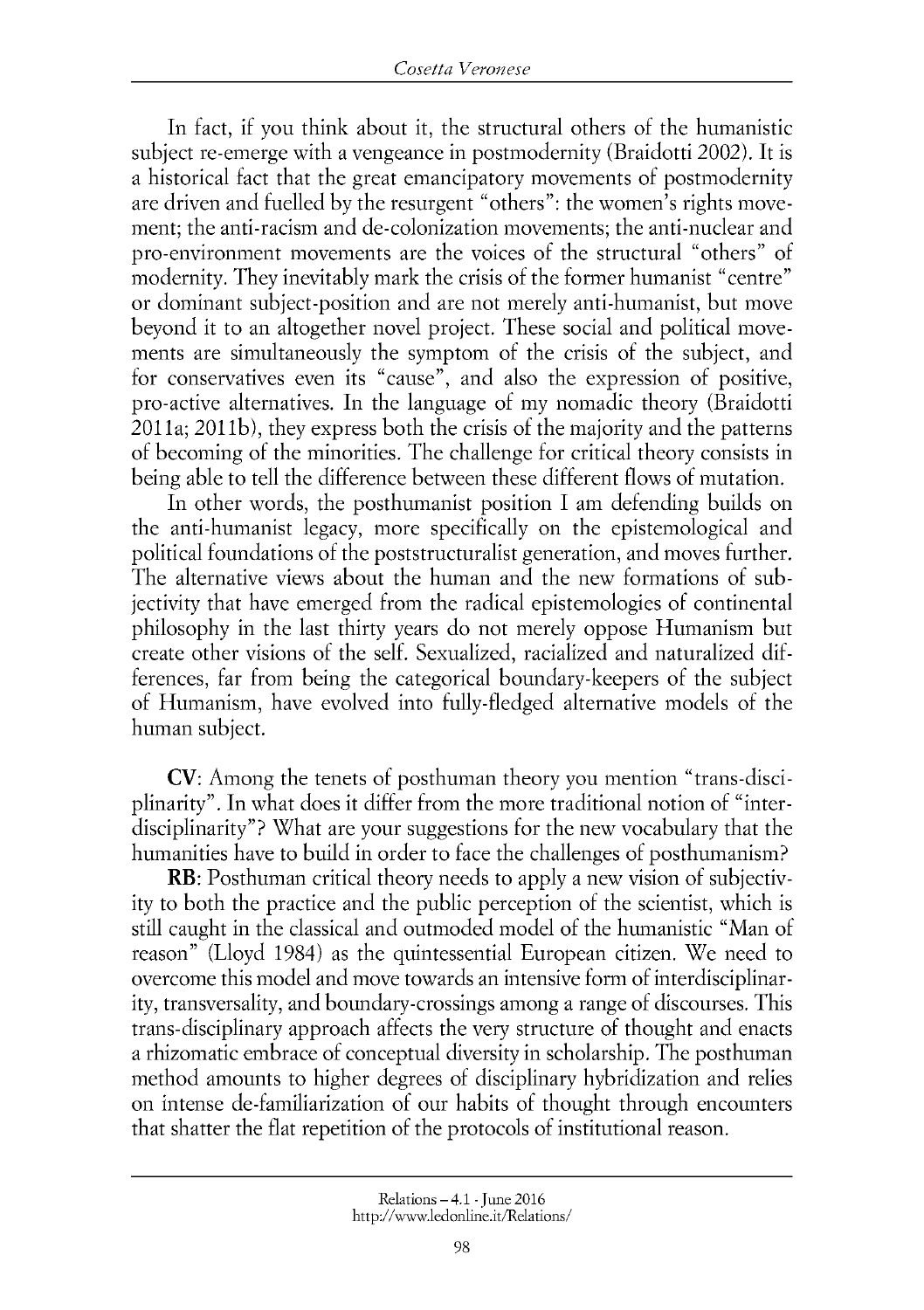**CV: If** posthumanism means demolishing dualism, breaking disciplinary boundaries (as well as nationalistic and political boundaries), in essence: getting rid of the humanistic western paradigm (as well as of any other auxiliary paradigm, which would only bring us back to humanism), which alternatives do we have to make us accountable for the world we live in?

**RB:** The social theory literature on shared anxiety about the future of both our species and of our humanist legacy is also rich and varied. Important liberal thinkers like Habermas **(2003)** and influential ones like Fukuyama (2002) are very alert on this issue, as are social critics like Sloterdijk **(2009)** and Borradori **(2003).** In different ways, they express deep concern for the status of the human, and seem particularly struck **by** moral and cognitive panic at the prospect of the posthuman turn, blaming our advanced technologies for it. **I** share their concern, but as a posthuman thinker with distinct anti-humanist feelings, **I** am less prone to panic at the prospect of a displacement of the centrality of the human and can also see the advantages of such an evolution.

**I** define the critical posthuman subject within an eco-philosophy of multiple belongings, as a relational subject constituted in and **by** multiplicity, that is to say a subject that works across differences and is also internally differentiated, but still grounded and accountable. Posthuman subjectivity is nomadic and it expresses an embodied and embedded and hence partial form of accountability, based on a strong sense of collectivity, relationality and hence community building.

**My** position is in favour of complexity and promotes radical posthuman subjectivity, resting on the ethics of becoming. The focus is shifted accordingly from unitary to nomadic subjectivity, thus running against the grain of high humanism and its contemporary variations. This view rejects individualism, but also asserts an equally strong distance from relativism or nihilistic defeatism. It promotes an ethical bond of an altogether different sort from the self-interests of an individual subject, as defined along the canonical lines of classical Humanism. **A** posthuman ethics for a nonunitary subject proposes an enlarged sense of inter-connection between self and others, including the non-human or "earth" others, **by** removing the obstacle of self-centred individualism. Contemporary bio-genetic capitalism generates a global form of reactive mutual inter-dependence of all living organisms, including non-humans. This sort of unity tends to be of the negative kind, as a shared form of vulnerability, that is to say a global sense of inter-connection between the human and the non-human environment in the face of common threats. The posthuman recomposition of human interaction that **I** propose is not the same as the reactive bond of vulnerability, but it is an affirmative bond that locates the subject in the flow of relations with multiple others.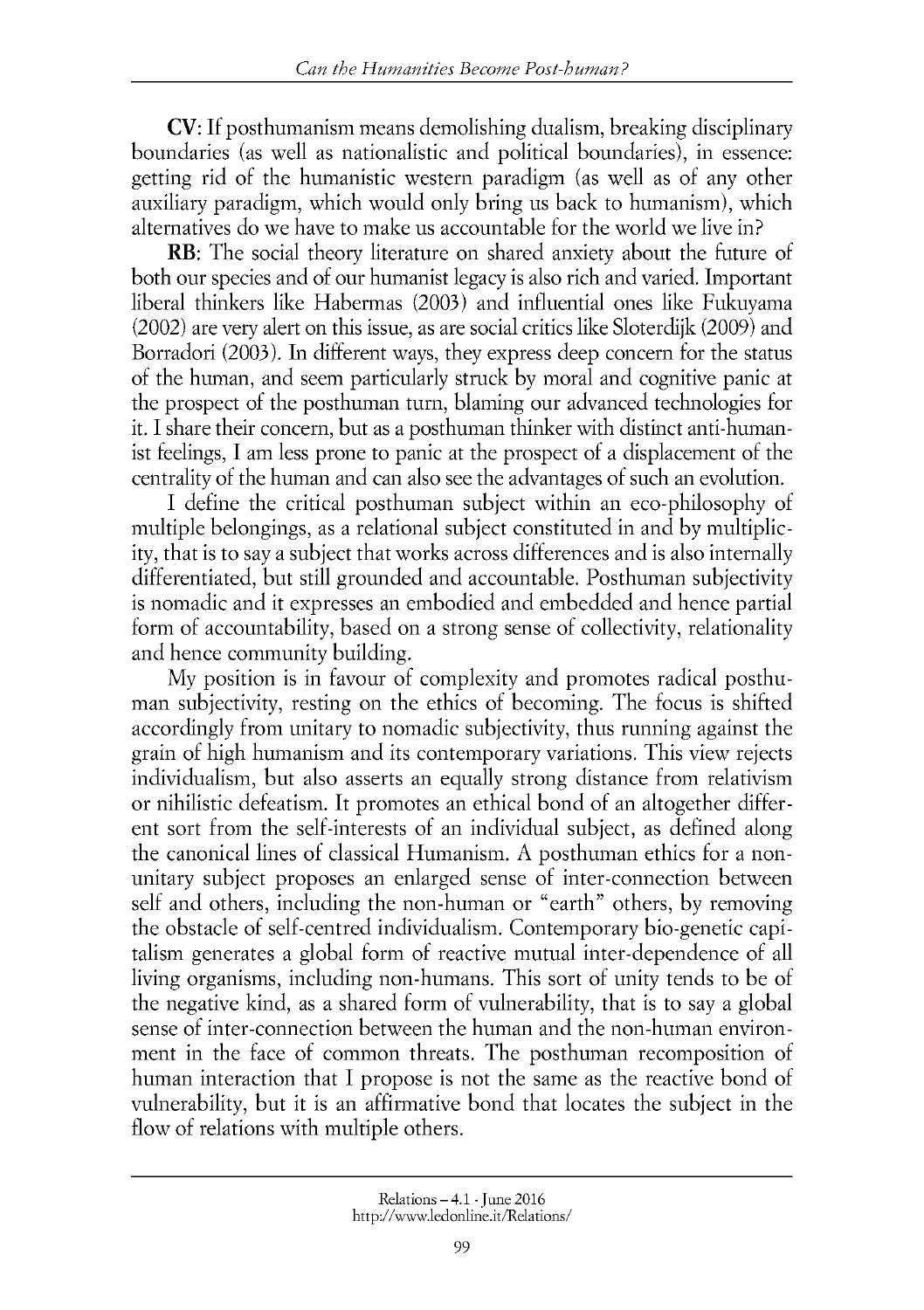Labouring towards a non-unitary posthuman subject, "we" need to acknowledge that there may well be multiple and potentially contradictory projects at stake in the complex re-compositions of "the human" right now: many complex and contested ways of becoming-world together.

**CV:** In the keynote speech you gave at the University of Zurich on May 24, 2014, on the occasion of the annual conference of **AAIS,** you mentioned "two areas of studies that are the making of post-anthropocentric humanities: namely animal studies and ecocriticism". How do you explain their importance in relation to what you suggest are the fundamental requirements of posthumanism, namely the necessity for **it** to be situated, i.e. "embodied and embedded", "affirmative", i.e. constructive, and for **it** to call for our accountability?

**RB:** It is absolutely true however that, once the centrality of *anthropos* is challenged, a number of boundaries between "Man" and his others go tumbling down, in a cascade effect that opens up unexpected perspectives. Thus, if the crisis of Humanism inaugurates the posthuman **by** empowering the sexualized and racialized human "others" to emancipate themselves from the dialectics of master-slave relations, the crisis of *anthropos* relinquishes the demonic forces of the naturalized others. Animals, insects, plants and the environment, in fact the planet and the cosmos as a whole, are called into play. This places a different burden of responsibility on our species, which is the primary cause for the mess. The fact that our geological era is known as the "anthropocene" stresses both the technologically mediated power acquired *by anthropos* and its potentially lethal consequences for everyone else.

The crisis is especially strong in the human and social sciences, because they are the most anthropocentric fields of scholarly research. How can a historian or a philosopher think of humans as being "part of nature", considering that academic discourse continues to claim transcendental grounds for human consciousness? How to reconcile this materialist awareness with the task of critical thought? As a brand of vital materialism, posthuman theory contests the arrogance of anthropocentrism and the "exceptionalism" of the Human as a transcendental category. It strikes instead an alliance with the productive and immanent force of zoe, or life in its nonhuman aspects. This requires a mutation of our shared understanding of what **it** means to think at all, let alone think critically. In my book **I** argue that the return to Spinozist monism, as opposed to Hegelian dialectics **-** which occurs back in the 1970's with the generation of my teachers **-,** is now finally becoming visible. Monism gives us conceptual tools and a terminology to address humans as being part of a continuum with all living matter. It is a great advantage.